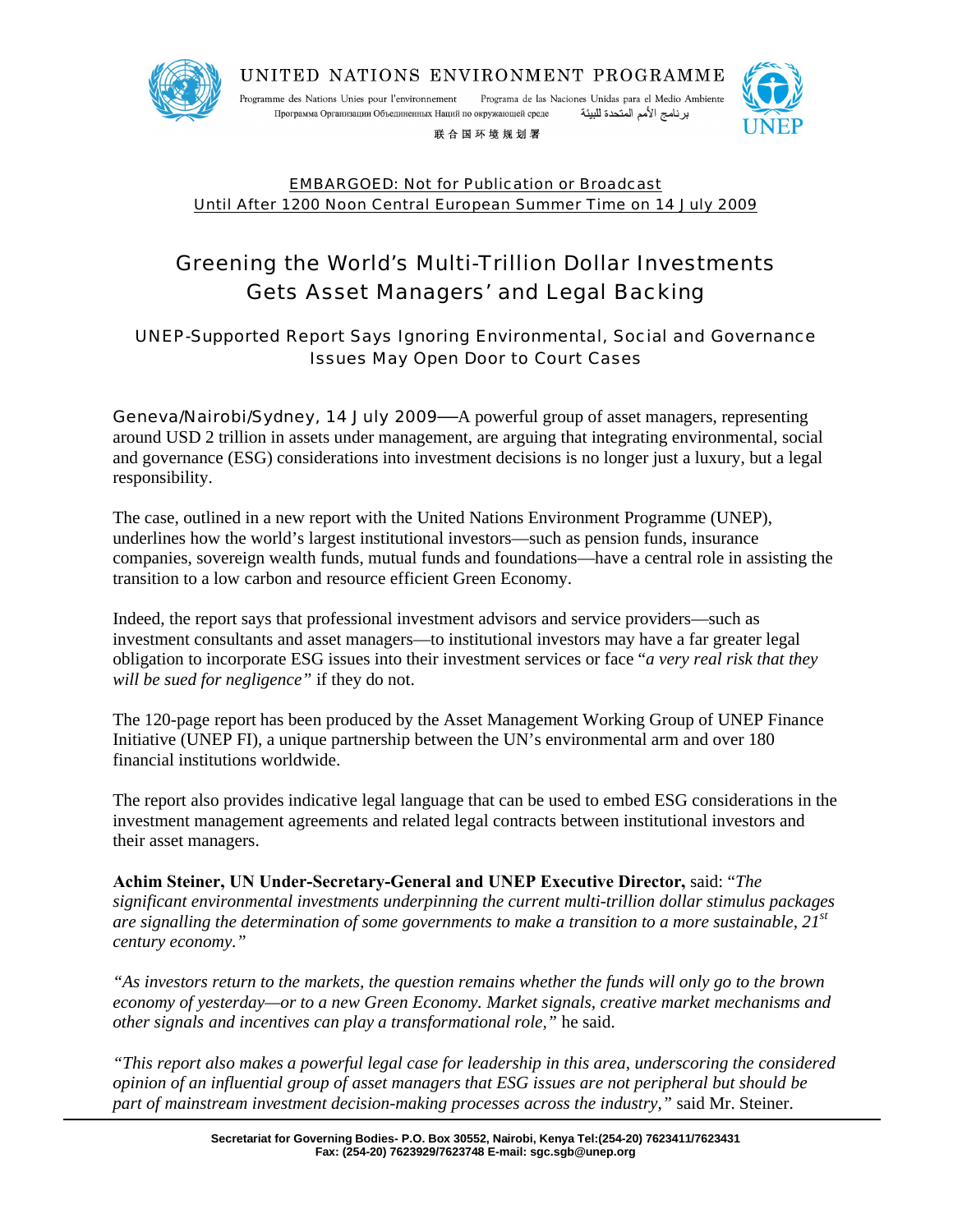

Programa de las Naciones Unidas para el Medio Ambiente Programme des Nations Unies pour l'environnement برنامج الأمم المتحدة للبيئة Программа Организации Объединенных Наций по окружающей среде

联合国环境规划署



In the report's Foreword, **Kristin Halvorsen, the Norwegian Minister of Finance**, writes: "*UNEP FI's work to align investors, companies, markets and economies more closely with the goals of sustainable development is an important contribution to the advancement and dynamism of responsible investment."*

The Norwegian Ministry of Finance is the formal owner and has overall responsibility for the management of the Government Pension Fund – Global which, with assets of more than USD 370 billion, is the second largest pension fund in the world. The fund is a signatory to the Principles of Responsible Investment (PRI), an investor initiative in partnership with UNEP FI and the UN Global Compact that provides a framework through which institutional investors can publicly commit to incorporating ESG issues into mainstream investment decision-making and ownership practices.

The Minister added: "*By virtue of our long-term investments in a large number of the world's companies, we have a responsibility for and an interest in promoting good corporate governance and safeguarding environmental and social concerns. In this vein, the Ministry aims towards integrating material ESG issues, such as the risks and opportunities associated with climate change, into different parts of the management of the Fund."*

The new UNEP FI report is released the day before the Principles for Responsible Investment (PRI) Annual Event in Sydney, Australia, which will convene many of the world's largest institutional investors and where the report's findings will be deliberated. Over 560 institutions from the global investment community, representing more than USD 18 trillion in assets, have now signed on to the PRI, an initiative incubated by UNEP FI and the UN Global Compact between 2003 and 2006. The PRI was launched in 2006 by then UN Secretary-General Kofi Annan and endorsed in 2007 by current UN Secretary-General Ban Ki-moon.

The 2009 report, entitled—*Fiduciary Responsibility: Legal and Practical Aspects of Integrating Environmental, Social and Governance Issues into Institutional Investment—*is a much-awaited sequel to a 2005 legal interpretation published by UNEP FI that explored the complex relationship between fiduciary law and ESG issues in investment policymaking and practice.

That 2005, 150-page report provided a legal interpretation of ESG issues in the context of fiduciary law in nine major capital market jurisdictions, and was produced for UNEP FI by the international law firm, Freshfields Bruckhaus Deringer. The report has since been known as the **"Freshfields Report"** which, until now, is considered by key opinion formers in the investment industry as the single most effective document for promoting the integration of ESG issues into institutional investment.

**Paul Q. Watchman**, an internationally-recognised fiduciary law expert and the principal author of the original Freshfields Report, is a major contributor to the new, follow-on report termed **"Fiduciary II." (**Please see some of the key findings of the multi-faceted Fiduciary II report under "Notes to Editor.")

He explained: "*It is necessary for investment management agreements or the equivalent contract between pension funds and asset managers to use ESG language in order to clarify the expectations of the parties to the contract. In particular, it is important that it is made absolutely clear to beneficiaries, pension fund trustees and asset managers that ESG is regarded as a mainstream investment consideration."*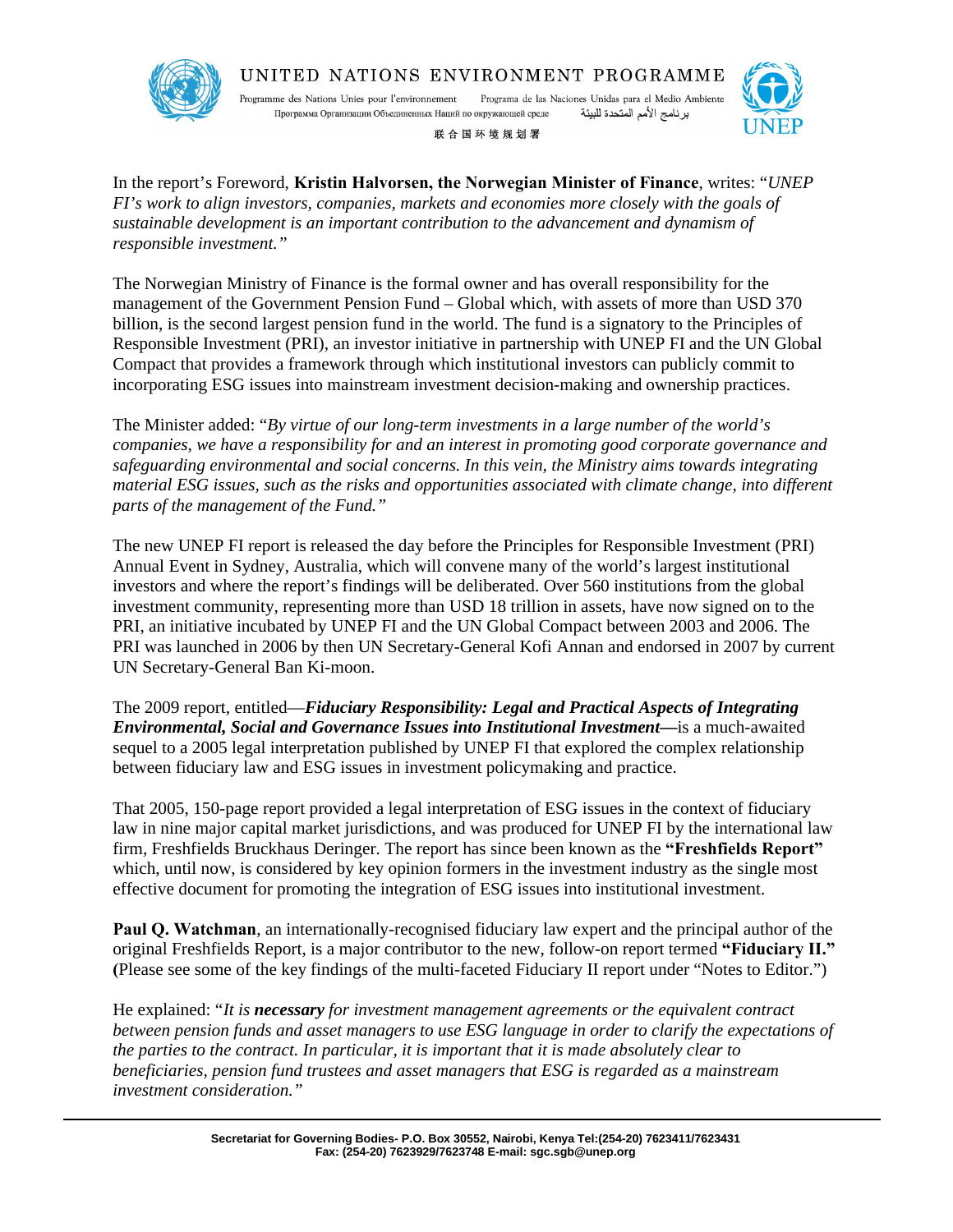



Programa de las Naciones Unidas para el Medio Ambiente Programme des Nations Unies pour l'environnement برنامج الأمم المتحدة للبيئة Программа Организации Объединенных Наций по окружающей среде





Mr. Watchman stressed: *"In tendering for investment mandates, it would be expected that the investment consultant or asset manager would raise ESG considerations as an issue to be taken into account and discussed with the client even if the pension fund had not specified ESG considerations as material to the tender. If the investment consultant or asset manager fails to do so, there is a very real risk that they will be sued for negligence on the ground that they failed to discharge their professional duty of care to the client by failing to raise and take into account ESG considerations."* 

"As professional investment advisers, investment consultants and asset managers are under a **contract** *for services rather than a contract of service. They are professional advisers to the client, not employees of the client; hence in exercising significant professional discretion…investment consultants and asset managers must be proactive rather than reactive,"* he clarified.

For More Information, Please Contact

- Nick Nuttall, UNEP Spokesperson/Head of Media, on Tel: +254 733 632755 or E-mail: nick.nuttall@unep.org
- Paul Clements-Hunt, Head, UNEP Finance Initiative, on Tel: +41 79 751 8504 or E-mail: paul.clements-hunt@unep.ch
- Butch Bacani, Programme Officer, Insurance & Investment, UNEP Finance Initiative / Fiduciary II Project Manager & Chief Editor on Tel: +41 22 917 8777 or E-mail: butch.bacani@unep.ch
- Paul Watchman\*, Chief Executive, Quayle Watchman Consulting on Tel: +44 (0)77 1055 3542 or E-mail: paulqwatchman@hotmail.co.uk

\*Paul Watchman is the principal author of the 2005 "Freshfields Report," which was produced for the UNEP FI Asset Management Working Group by the international law firm, Freshfields Bruckhaus Deringer. Mr. Watchman was formerly a Partner at the law firms, Dewey & LeBoeuf and Freshfields Bruckhaus Deringer. He is the lead legal expert of and is a major contributor to this follow-on 2009 "Fiduciary II" report of the UNEP FI Asset Management Working Group.

- Angela Warburton, Head of Media Relations, Aviva Investors on Tel. +44 (0)20 7809 8618 or Email: angela.warburton@avivainvestors.com
- Paul Hilton, Director, Advanced Equities Research, Calvert Investments on Tel. +1 301 657 7048 or E-mail: paul.hilton@calvert.com
- **Mary Jane McQuillen, Director & Portfolio Manager, Socially Aware Investment,** ClearBridgeAdvisors on Tel. +1 212 805 2063 or E-mail: mjmcquillen@clearbridgeadvisors.com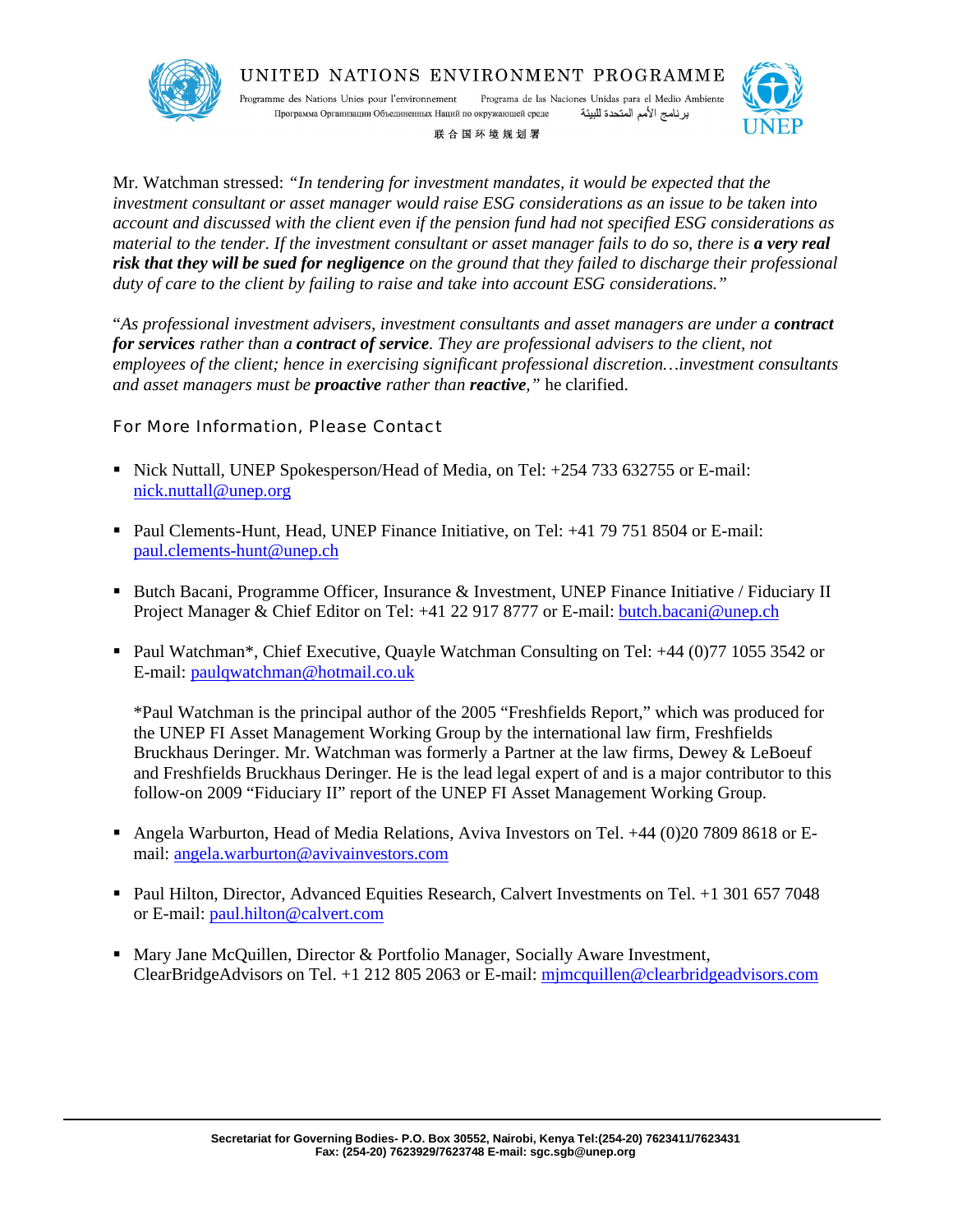

Programa de las Naciones Unidas para el Medio Ambiente Programme des Nations Unies pour l'environnement برنامج الأمم المتحدة للبيئة Программа Организации Объединенных Наций по окружающей среде

联合国环境规划署



Notes to Editor

The new, follow-on 2009 UNEP FI "Fiduciary II" report—*Fiduciary Responsibility – Legal and Practical Aspects of Integrating Environmental, Social and Governance Issues into Institutional Investment*—can be found at: http://www.unepfi.org/fileadmin/documents/fiduciaryII.pdf

The original 2005 UNEP FI "Freshfields Report"—*A Legal Framework for the Integration of Environmental, Social and Governance Issues into Institutional Investment*—can be found at: http://www.unepfi.org/fileadmin/documents/freshfields\_legal\_resp\_20051123.pdf

Additional Quotes from UNEP FI and Fiduciary II Project Team Members

*"The Fiduciary II report provides the legal ESG keys for those institutional investors wishing to enter the responsible investment arena. There is no legal excuse now not to invest responsibly."* **—Paul Clements-Hunt, Head, UNEP Finance Initiative**

*"Responsible investment, active ownership and the promotion of sustainable business practices should be a routine part of all investment arrangements, not an optional add on. As a founding signatory to the UN Principles for Responsible Investment, Aviva Investors believes all asset managers should embed ESG issues into their legal contracts."*

**—Dr. Steve Waygood, Head of Sustainability Research and Engagement, Aviva Investors** *Fiduciary II Project Initiation and Design*

*"In North America, we have finally made the case that prudent fiduciaries should consider material ESG issues as an integral part of their investment decisions. This report takes the next step by making the case that advisors must be proactive in raising ESG issues with their clients, and by collectively calling on the investment industry, policymakers and civil society to move toward responsible and sustainable capital markets to help avert a 'Natural Resources Crisis'."*

**―Paul Hilton, Director, Advanced Equities Research, Calvert Investments** *Fiduciary II Co-Project Lead*

*"This new report on Fiduciary Duty provides a significant, multi-faceted analysis of the legal and practical ESG developments in the global investment arena, including updated legal views from North America. With forward-looking commentary and recommendations from leading legal experts, investment consultants, and asset managers, it appears that institutional investors will have an easier time allocating to well-managed sustainable investments."*

# **—Mary Jane McQuillen, Director & Portfolio Manager, Socially Aware Investment, ClearBridge Advisors**

*Fiduciary II Co-Project Lead*

*"The worst financial and economic crisis in generations pales in comparison to a looming 'Natural Resources Crisis.' Investors and financial markets should put an end to 'short-termism' and embed inherently longer-term ESG issues in their organisational DNA. Fiduciary II offers a legal roadmap for responsible investing and marks an enlightened step towards a green, inclusive and sustainable global economy."*

**—Butch Bacani, Programme Officer, Insurance & Investment, UNEP Finance Initiative** *Fiduciary II Project Manager & Chief Editor*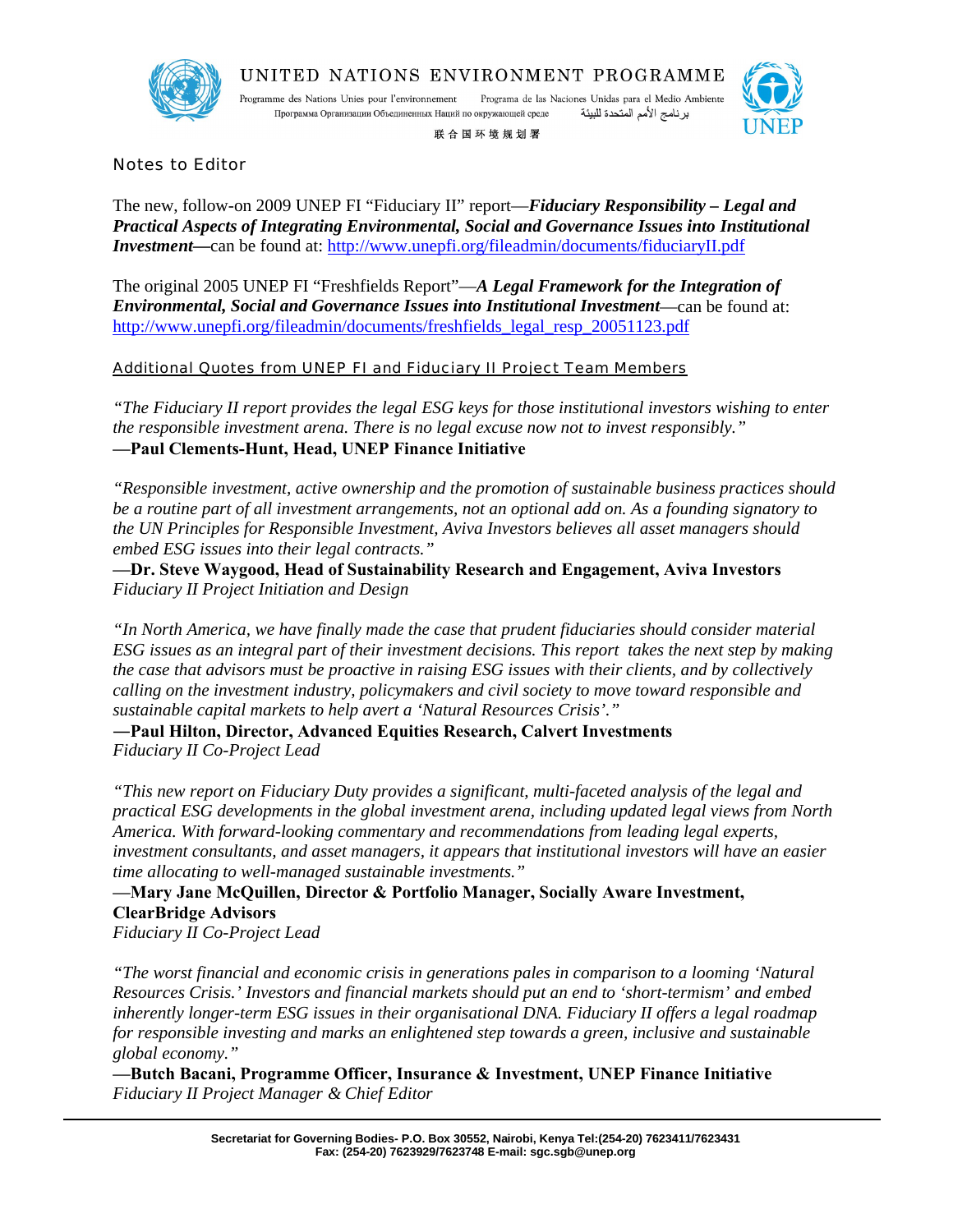

Programa de las Naciones Unidas para el Medio Ambiente Programme des Nations Unies pour l'environnement Программа Организации Объединенных Наций по окружающей среде برنامج الأمم المتحدة للبيئة



#### 联合国环境规划署

Some of the key findings of the multi-faceted Fiduciary II report:

- The global economy has now reached the point where ESG issues are a critical consideration for *all*  institutional investors and their agents.
- Investment consultants and asset managers have a duty to proactively raise ESG issues within their advice and services to institutional investors—and that an investment option that takes into account ESG issues should be the *default* position. Global capital market policymakers should also make this duty clear.
- ESG issues must be embedded in the legal contracts between institutional investors and their asset managers to hold asset managers to account, and that ESG issues should be included in the periodic reporting by asset managers. Equally, the performance of asset managers should be assessed on a longer-term basis and linked to long-term incentives.
- **Institutional investors will increasingly come to understand the financial materiality of ESG issues** and the systemic risk it poses, and the profound long-term costs of unsustainable development and its consequent impacts on the long-term value of their investment portfolios.
- **Institutional investors will increasingly apply pressure to their asset managers to develop robust** investment strategies that integrate ESG issues into financial analysis, and to engage with companies in order to encourage more responsible and sustainable business practices.
- Policymakers should ensure prudential regulatory frameworks that enable greater transparency and disclosure from institutional investors and their agents on the integration of ESG issues into their investment process—as well as from companies on their performance on ESG issues.
- Civil society institutions should collectively bolster their understanding of capital markets such that they can play a full role in ensuring that capital markets are sustainable and delivering responsible ownership practices.
- Market incentives that reward long-term investment must be made to help create responsible and sustainable capital markets that would help identify future challenges in the financial system, reduce the chances of further crises and help avert a "Natural Resources Crisis"—and accelerate the transformational process to a green, inclusive and sustainable global economy.

### UNEP Green Economy Initiative

Mobilising and refocusing the global economy towards investments in clean technologies and 'natural' infrastructure such as forests and soils is the best bet for real growth, combating climate change and triggering an employment boom in the 21st century.

On 22 October 2008, UNEP and leading economists launched the Green Economy Initiative (GEI) aimed at seizing an historic opportunity to bring about tomorrow's economy today. The GEI, which will initially run for a period of two years, has three key elements: the Green Economy report, that will provide an overview, analysis and synthesis of how public policy can help markets accelerate the transition towards a green economy; The Economics of Ecosystems and Biodiversity (TEEB), a partnership project focusing on valuation issues; and finally the Green Jobs report, published in September 2008, that looked at employment trends.

More information at: http://www.unep.org/greeneconomy